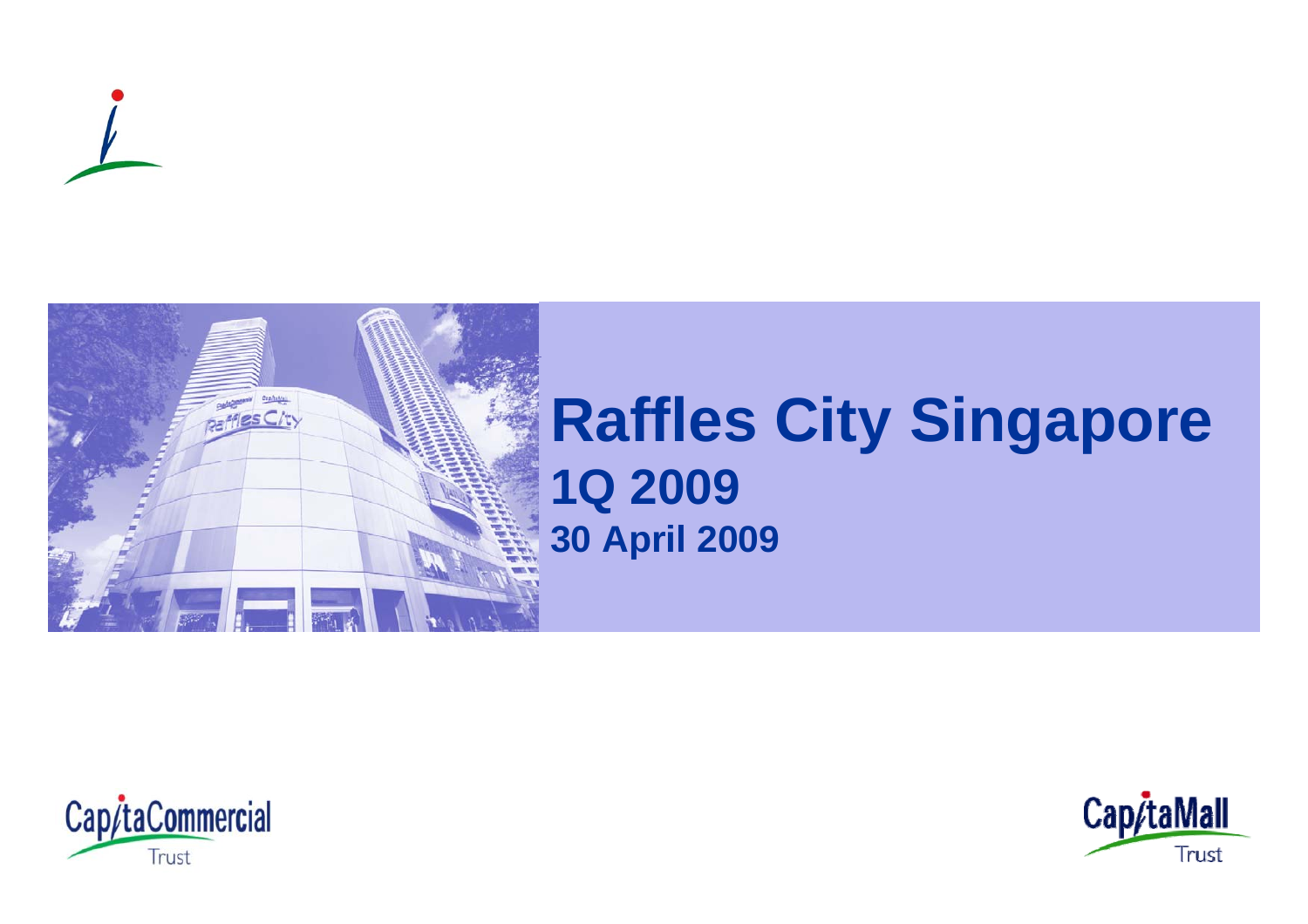## **Performance of RCS Trust – 1Q 2009**

|                            | <b>CCT's 60% Interest</b>        |                                  |                                |                                  |                                | <b>RCS Trust</b><br>$(100\%)$    |
|----------------------------|----------------------------------|----------------------------------|--------------------------------|----------------------------------|--------------------------------|----------------------------------|
|                            | <b>Actual</b>                    |                                  | $\textsf{Forecast}^1$          |                                  | <b>Actual</b>                  |                                  |
|                            | <b>1Q 2009</b><br><b>S\$'000</b> | <b>1Q 2008</b><br><b>S\$'000</b> | <b>Change</b><br>$\frac{9}{6}$ | <b>1Q 2009</b><br><b>S\$'000</b> | <b>Change</b><br>$\frac{1}{2}$ | <b>1Q 2009</b><br><b>S\$'000</b> |
| <b>Gross Revenue</b>       | 28,729                           | 28,485                           | 0.9                            | 28,083                           | 2.3                            | 47,882                           |
| <b>Office</b>              | 5,185                            | 4,378                            | 18.4                           | 4,977                            | 4.2                            | 8,642                            |
| <b>Retail</b>              | 12,595                           | 12,071                           | 4.3                            | 11,481                           | 9.7                            | 20,992                           |
| Hotel <sup>(2)</sup>       | 9,838                            | 10,987                           | (10.5)                         | 10,760                           | (8.6)                          | 16,396                           |
| <b>Others</b>              | 1,111                            | 1,049                            | 5.9                            | 865                              | 28.4                           | 1,852                            |
| <b>Net Property Income</b> | 19,877                           | 20,508                           | (3.1)                          | 19,694                           | 0.9                            | 33,129                           |

Notes:

1. The forecast for RCS Trust is based on the forecast shown in the joint announcement with CapitaMall Trust ("CMT") on 9 June 2008.

2. The decline in hotel revenue is due to a decrease in hotel gross turnover as well as service charge.



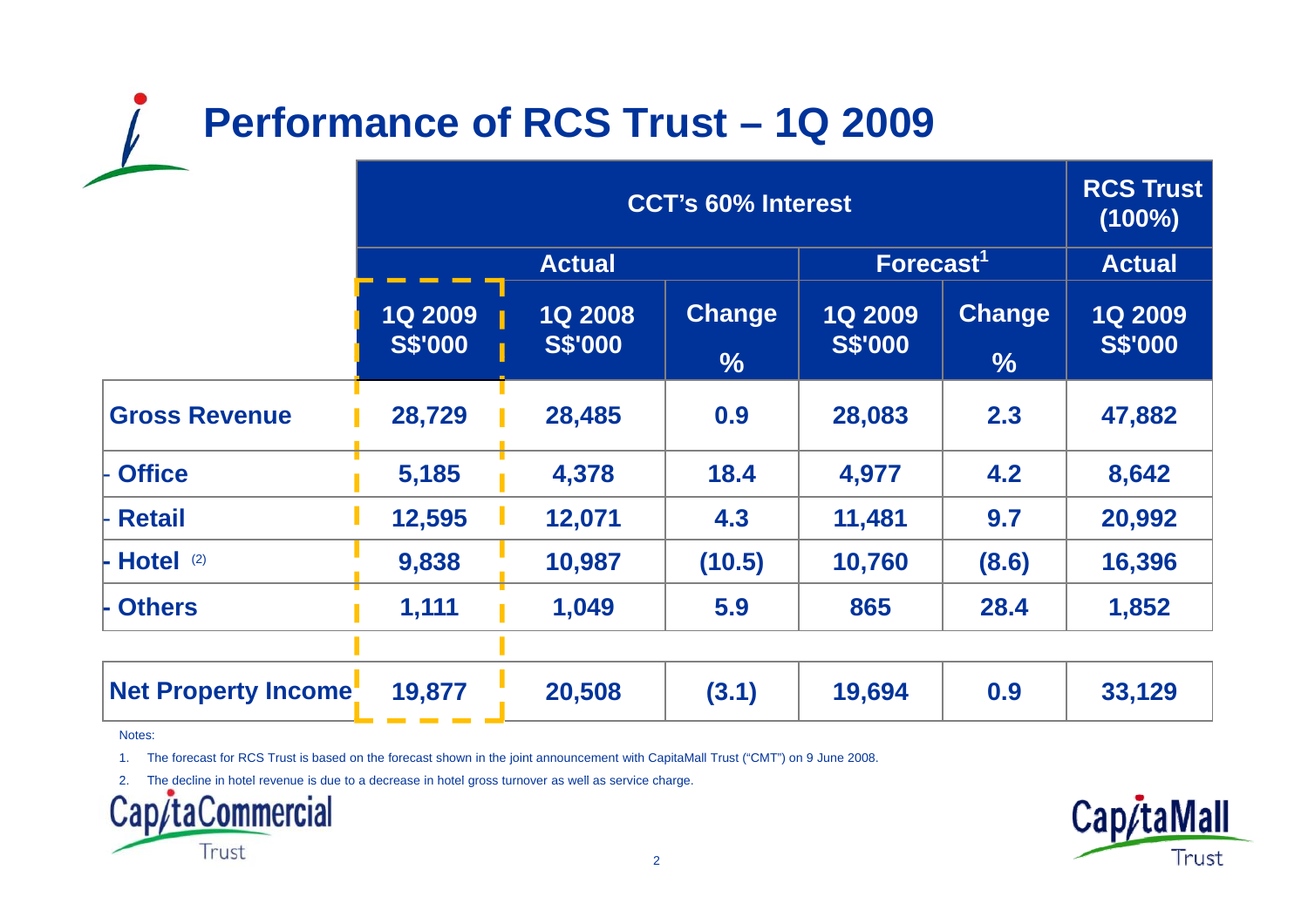

## **Sector Mix for RCS by 1Q 2009 Gross Rental Income**





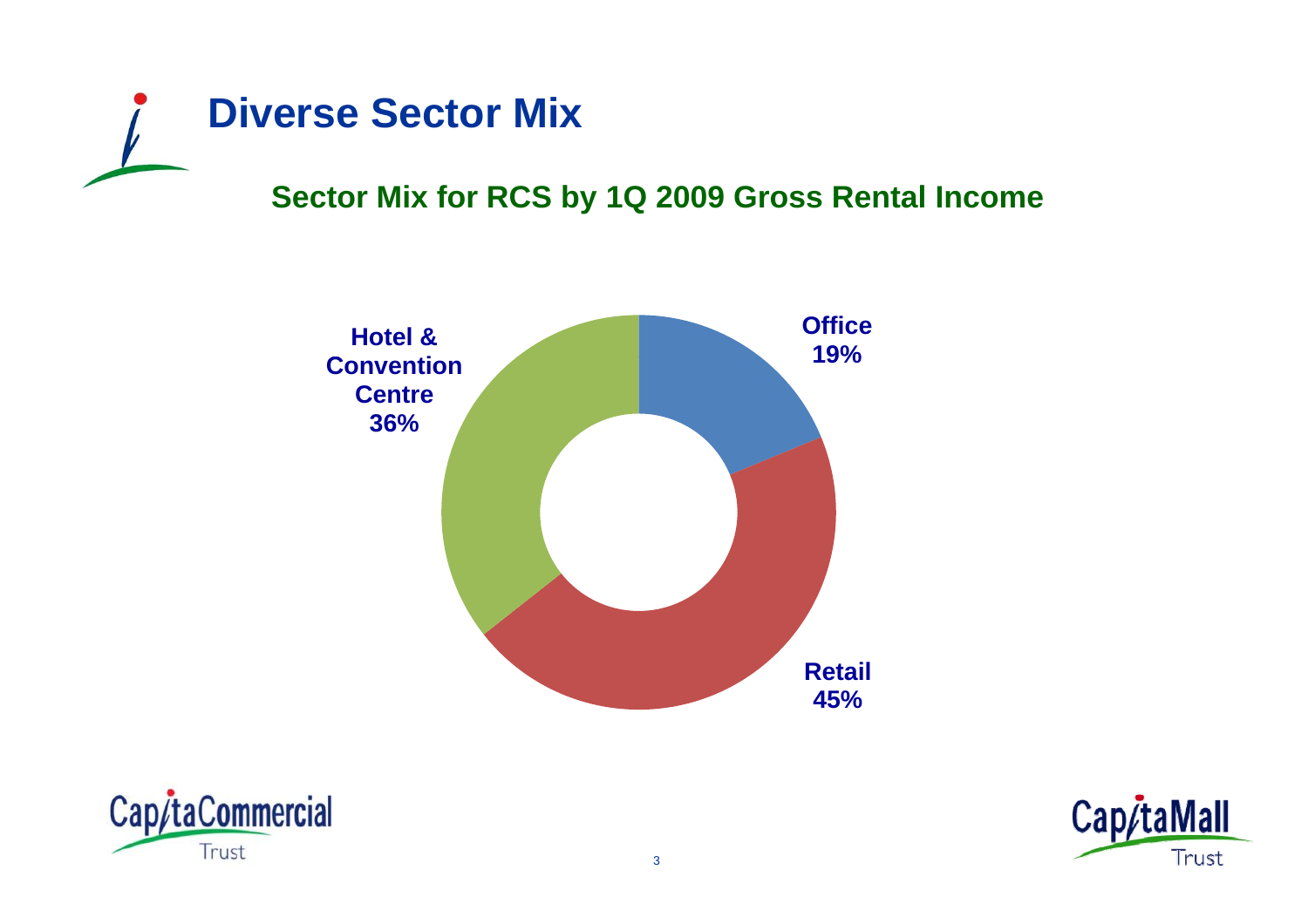## **Occupancy and Renewals/New Leases**

## **Renewals and New Leases Committed from 1 Jan 2009 to 31 Mar 2009**

|                                               | <b>Renewed/New</b><br>Leases as at<br>31 Mar 2009 | Increase in<br><b>Rental</b><br><b>VS</b><br><b>Preceding</b><br><b>Rent</b> | <b>Committed</b><br><b>Occupancy</b><br>as at<br>31 Mar 2009 |
|-----------------------------------------------|---------------------------------------------------|------------------------------------------------------------------------------|--------------------------------------------------------------|
| <b>Raffles City Tower</b><br>(Office)         | 11,424 sq m<br>$(15.8\%)$                         | 38.9%                                                                        | 97.7%                                                        |
| <b>Raffles City</b><br><b>Shopping Centre</b> | 2,821 sq m<br>$(3.9\%)$                           | 0.8%                                                                         | 100.0%                                                       |

Note:

1. Based on the manager's forecast and assumptions as shown in the joint announcement by CMT and CCT on 9 June 2008.



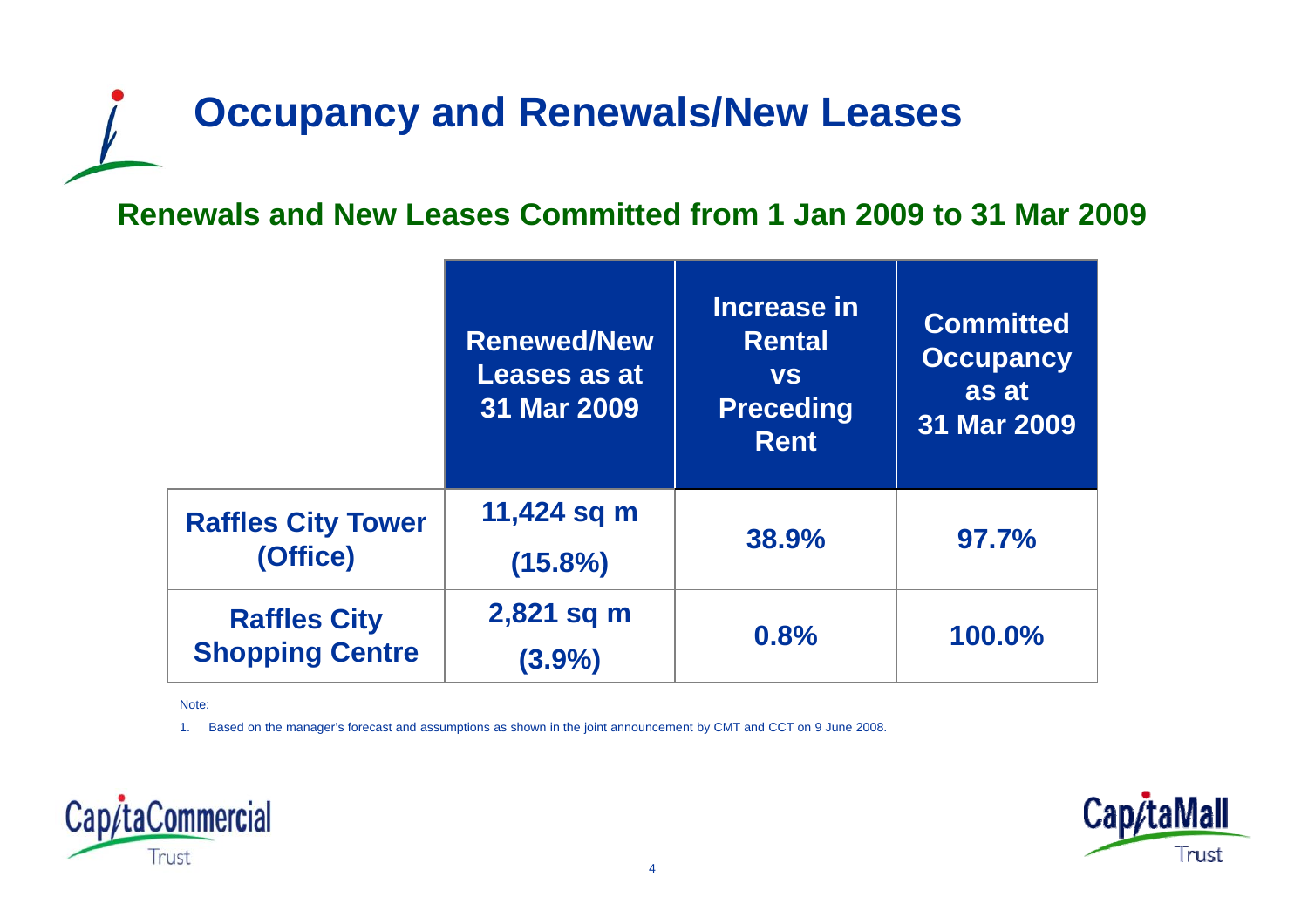## **Shopper Traffic Ve sus Q 008 a d Q 00 rsus 1Q 2008 and 1Q 2007 Shopper Traffic Decreased by 2.8% from 1Q 2008 and Increased by 8.5% from 1Q 2007**  10 **s (Million)** 8 6 **Shopper** 4 **No of**   $\overline{2}$ 0 1Q2008 1Q2009

1Q2007



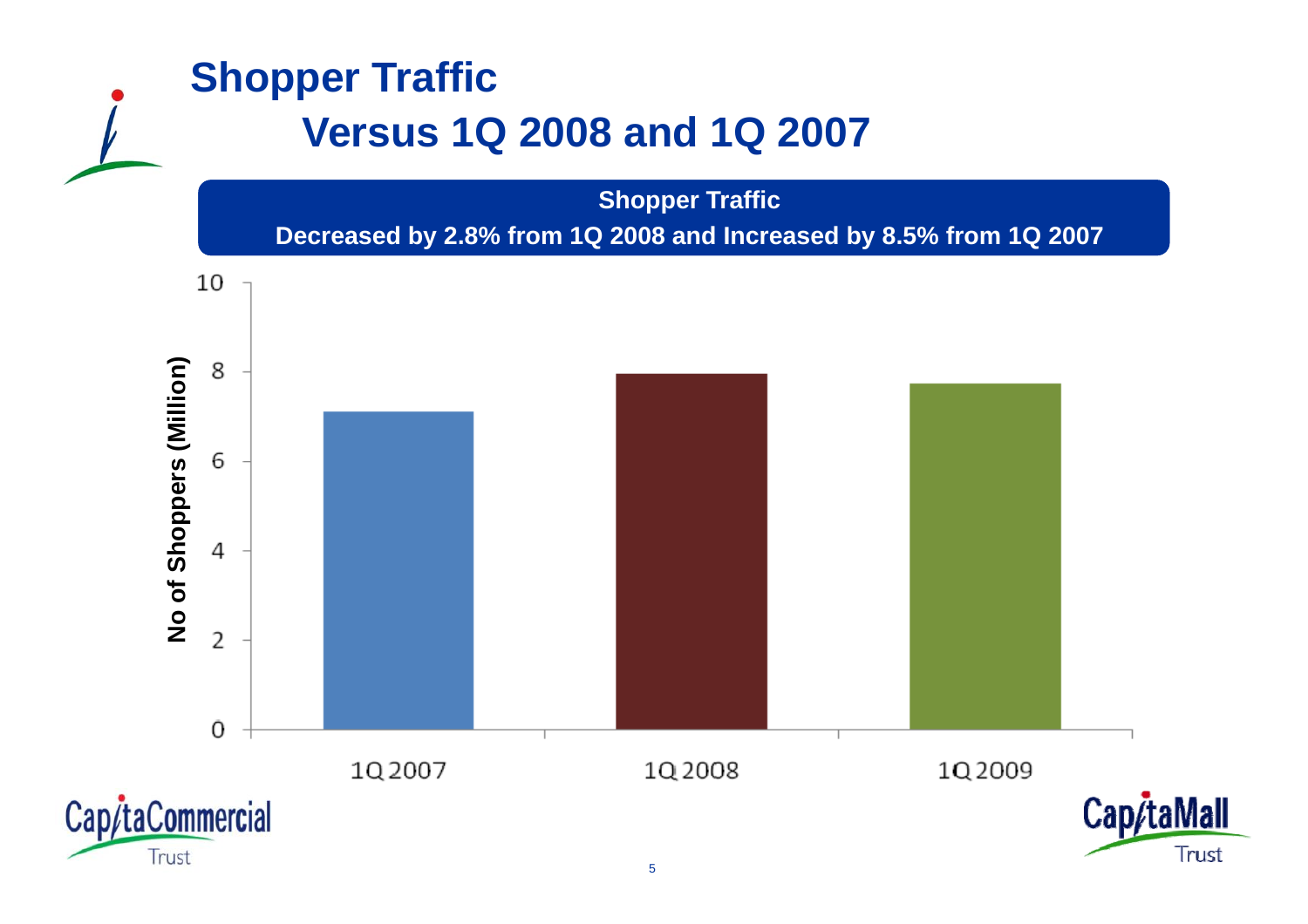## **Lease Expiry Profile –Raffles City Tower (Office)**

**Leases up for Renewal as a % of Gross Rental Income as at 31 Mar 2009**





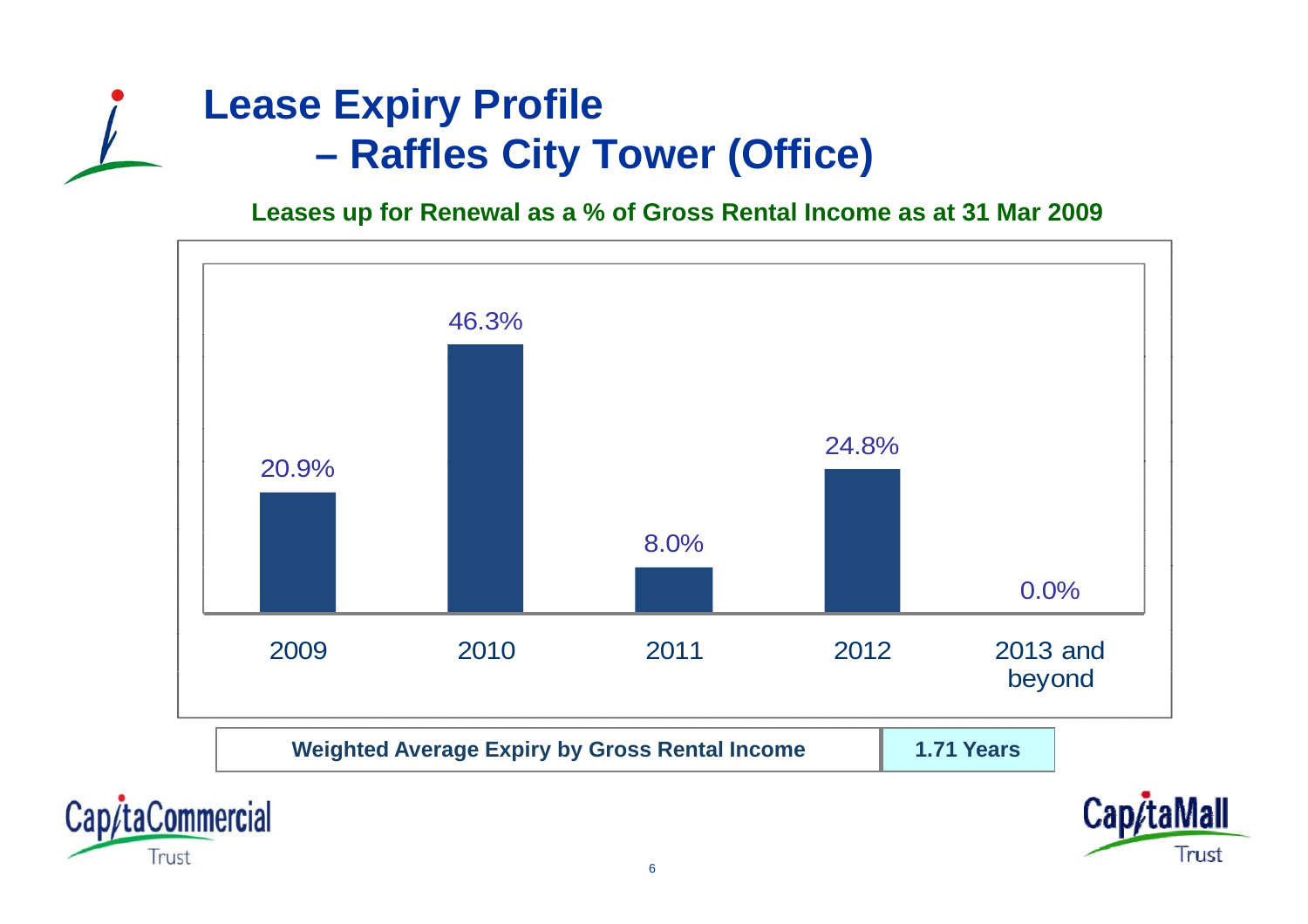## **Lease Expiry Profile –Raffles City Shopping Centre**

**Leases up for Renewal as a % of Gross Rental Income<sup>1</sup> as at 31 Mar 2009**



**Weighted Average Expiry by Gross Rental Income 1.75 Years**





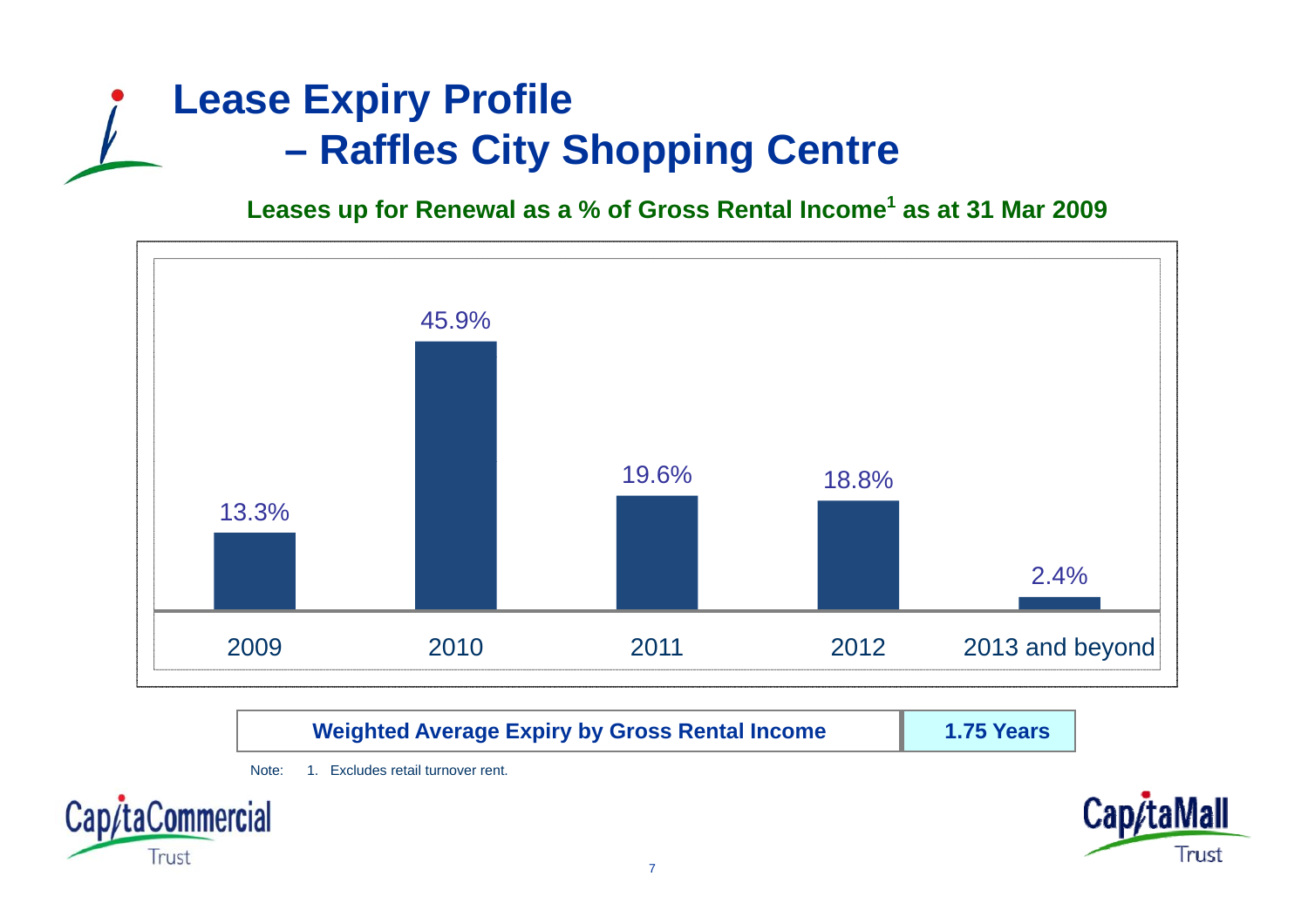## **More than 80% of 2009's Forecast Gross Rental 1 Has Been Locked-In with Committed Leases <sup>2</sup> In**



#### Note:

1. This refers to forecast gross rental of retail, office and hotel components, which includes forecast gross turnover rent and service charge. Based on the manager's forecast and assumptions as shown in the joint announcement by CMT and CMT on 9 June 2008.

2. Based on actual revenue for 1Q 2009 and revenue from committed leases for the period 1 April 2009 to 31 December 2009. Assuming the remaining leases due for renewal in 2009 are not renewed and left vacant.



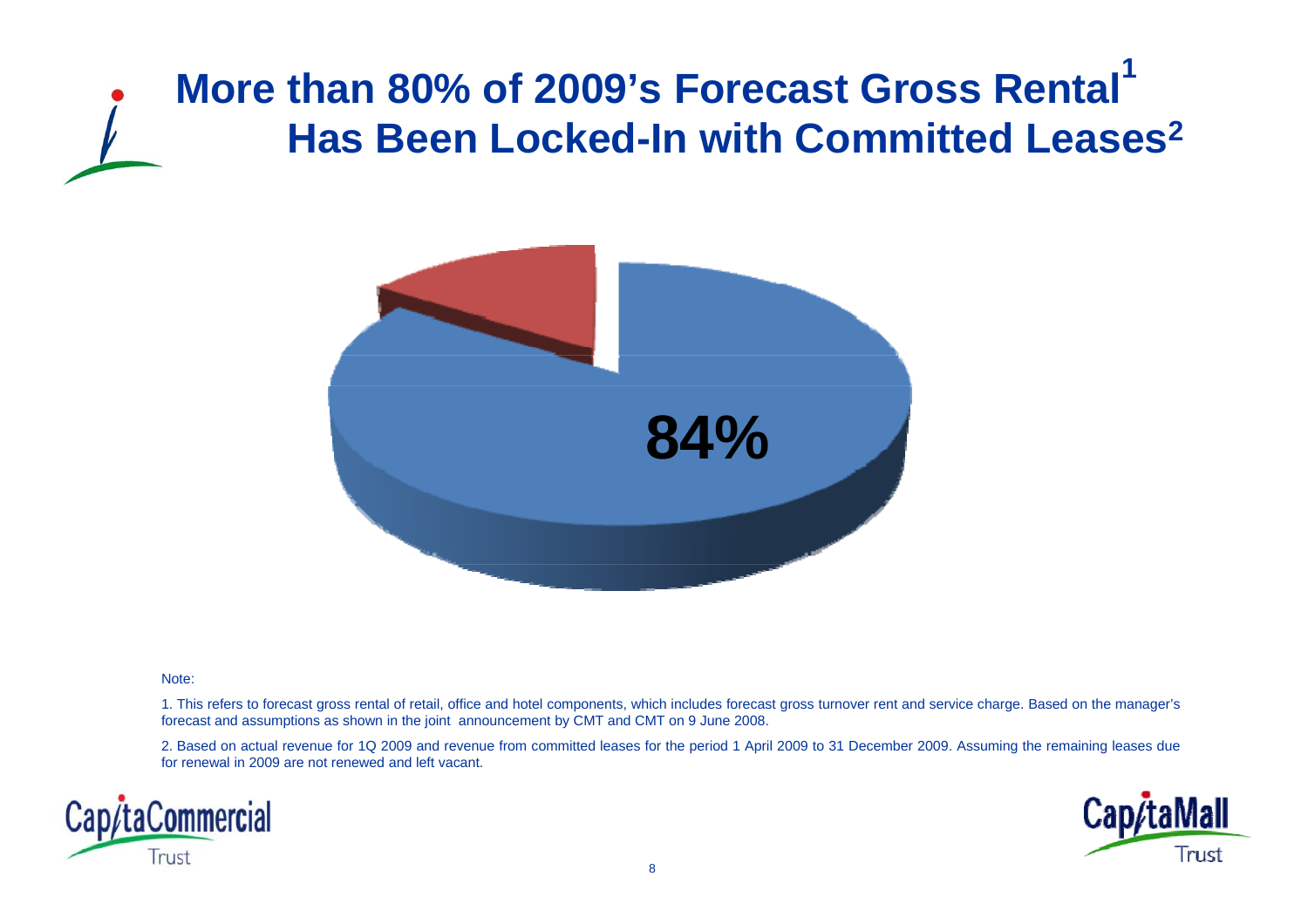## **Top 10 Tenants<sup>1</sup> –Raffles City Tower (Office)**

| <b>Tenant</b>                                           | % of Gross Rental<br><b>Income</b> |
|---------------------------------------------------------|------------------------------------|
| <b>Economic Development Board</b>                       | 19.5%                              |
| <b>Accenture Pte Ltd</b>                                | 10.6%                              |
| <b>Phillip Securities Pte Ltd</b>                       | 9.0%                               |
| Petro-Diamond Singapore (Pte) Ltd                       | 4.5%                               |
| AAPC Hotels Management Pte. Ltd.                        | 3.4%                               |
| <b>Raffles International Limited</b>                    | 3.2%                               |
| Chinaoil (Singapore) Int'l Pte Ltd                      | 3.1%                               |
| <b>Lyondell South Asia Pte Ltd</b>                      | 2.9%                               |
| <b>Total Trading Asia Pte. Ltd.</b>                     | 2.7%                               |
| <b>Orix Investment &amp; Management Private Limited</b> | 2.5%                               |
| <b>Top 10 Tenants</b>                                   | 61.4%                              |
| <b>Other Tenants</b>                                    | 38.6%                              |
| <b>TOTAL</b>                                            | 100.0%                             |

Note:

1. Based on committed gross rental income as at 31 March 2009.



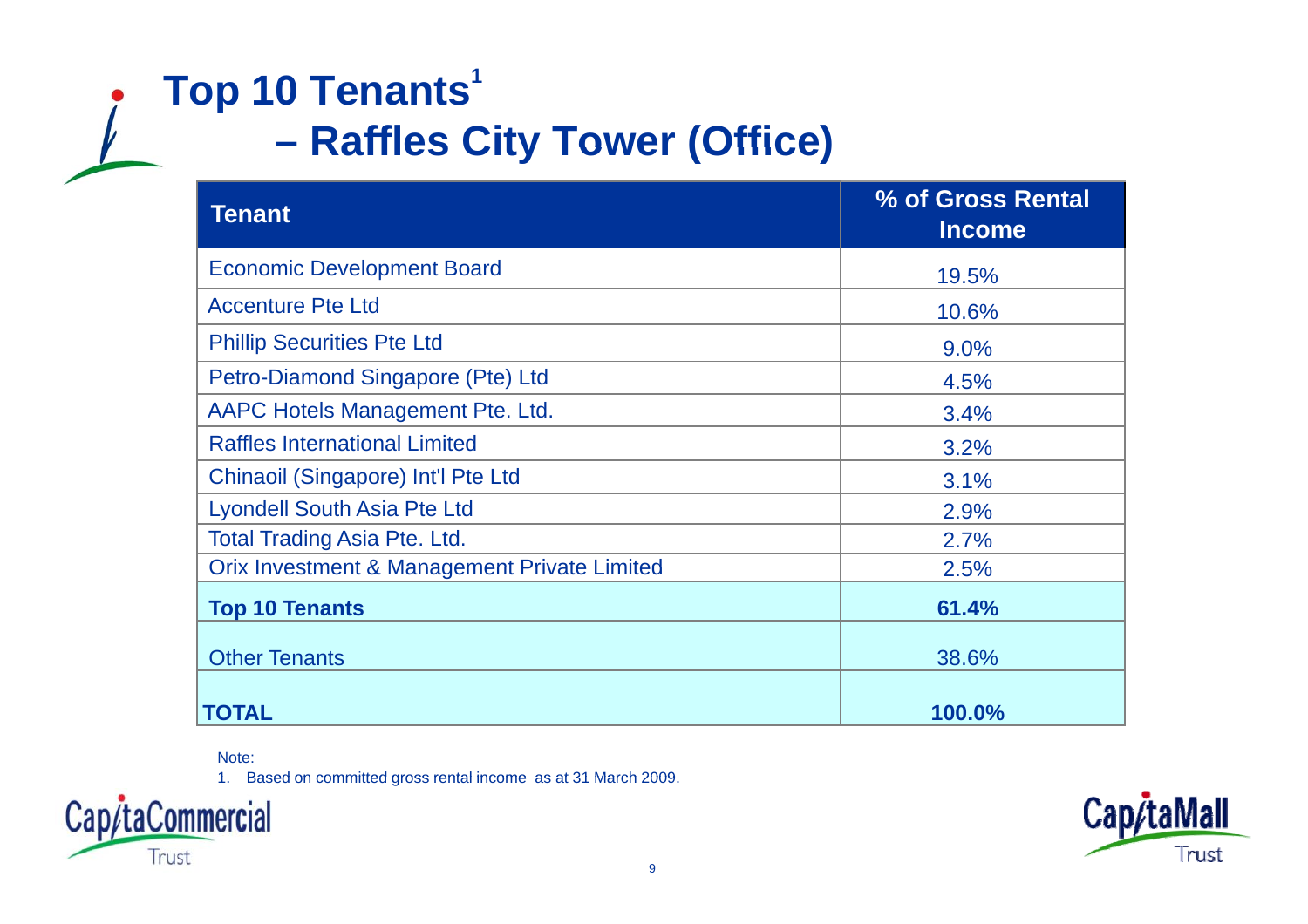## **Top 10 Tenants<sup>1</sup> Raffles City Shopping Centre**

| <b>Tenant</b>                                  | % of Gross Rental<br><b>Income</b> |
|------------------------------------------------|------------------------------------|
| Robinson & Company (Singapore) Private Limited | 13.5%                              |
| Wing Tai Retail Pte. Ltd.                      | 4.6%                               |
| Jay Gee Enterprises (Pte) Ltd                  | 2.7%                               |
| Cold Storage Singapore (1983) Pte Ltd          | 2.6%                               |
| <b>Ossia International Limited</b>             | 2.5%                               |
| <b>Food Junction Management Pte Ltd</b>        | 2.4%                               |
| <b>Esprit Retail Pte Ltd</b>                   | 2.3%                               |
| <b>DBS Bank Ltd.</b>                           | 2.0%                               |
| ThaiExpress Concepts Pte. Ltd.                 | 1.9%                               |
| <b>Starbucks Coffee Singapore Pte Ltd</b>      | 1.9%                               |
| <b>Top 10 Tenants</b>                          | 36.4%                              |
| <b>Other Tenants</b>                           | 63.6%                              |
| <b>TOTAL</b>                                   | 100.0%                             |

Note:

1. Based on committed gross rental income (excluding retail turnover rent) as at 31 March 2009.



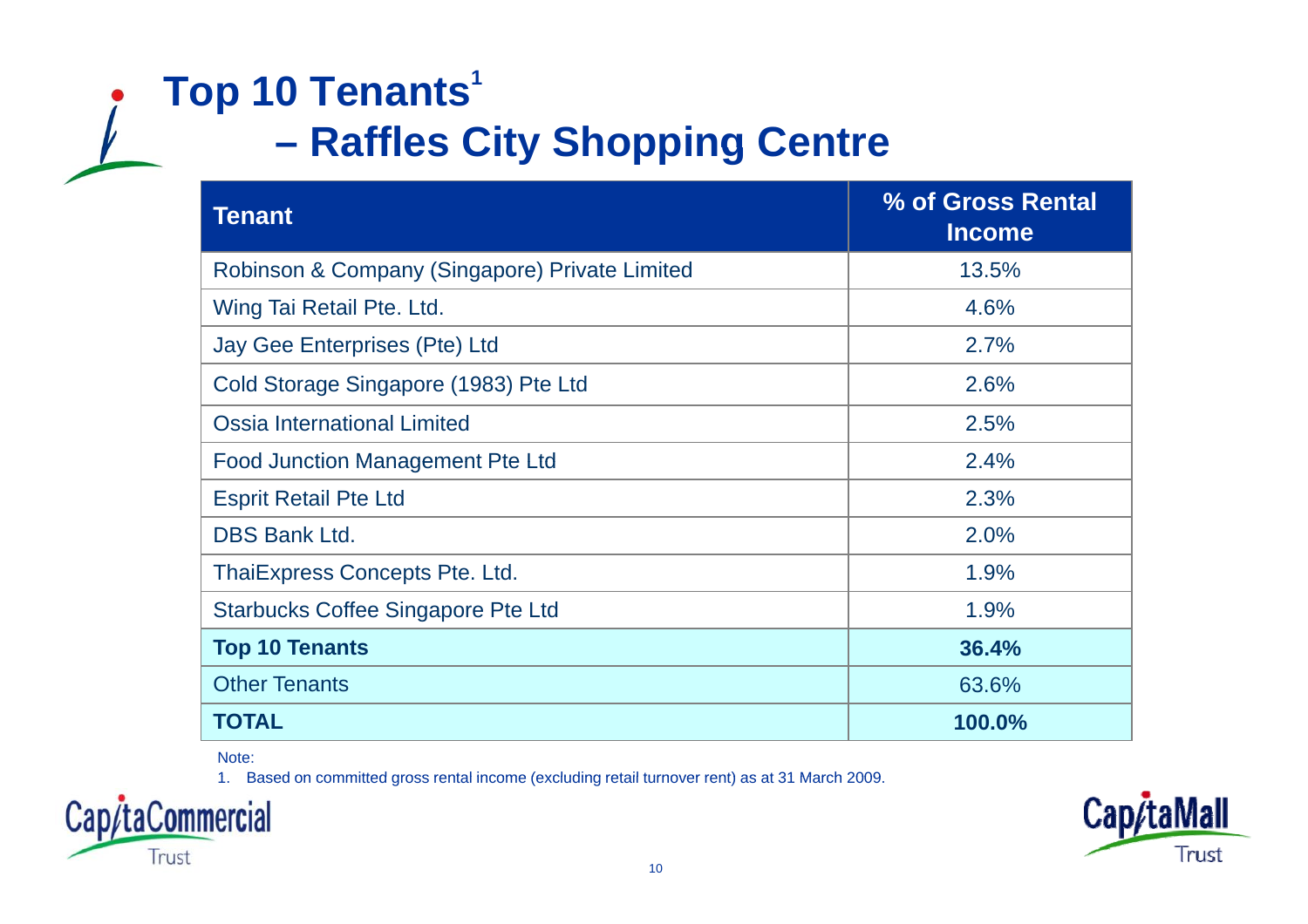

### **Tenant Business Sector Analysis by Gross Rental Income as at 31 Mar 2009**





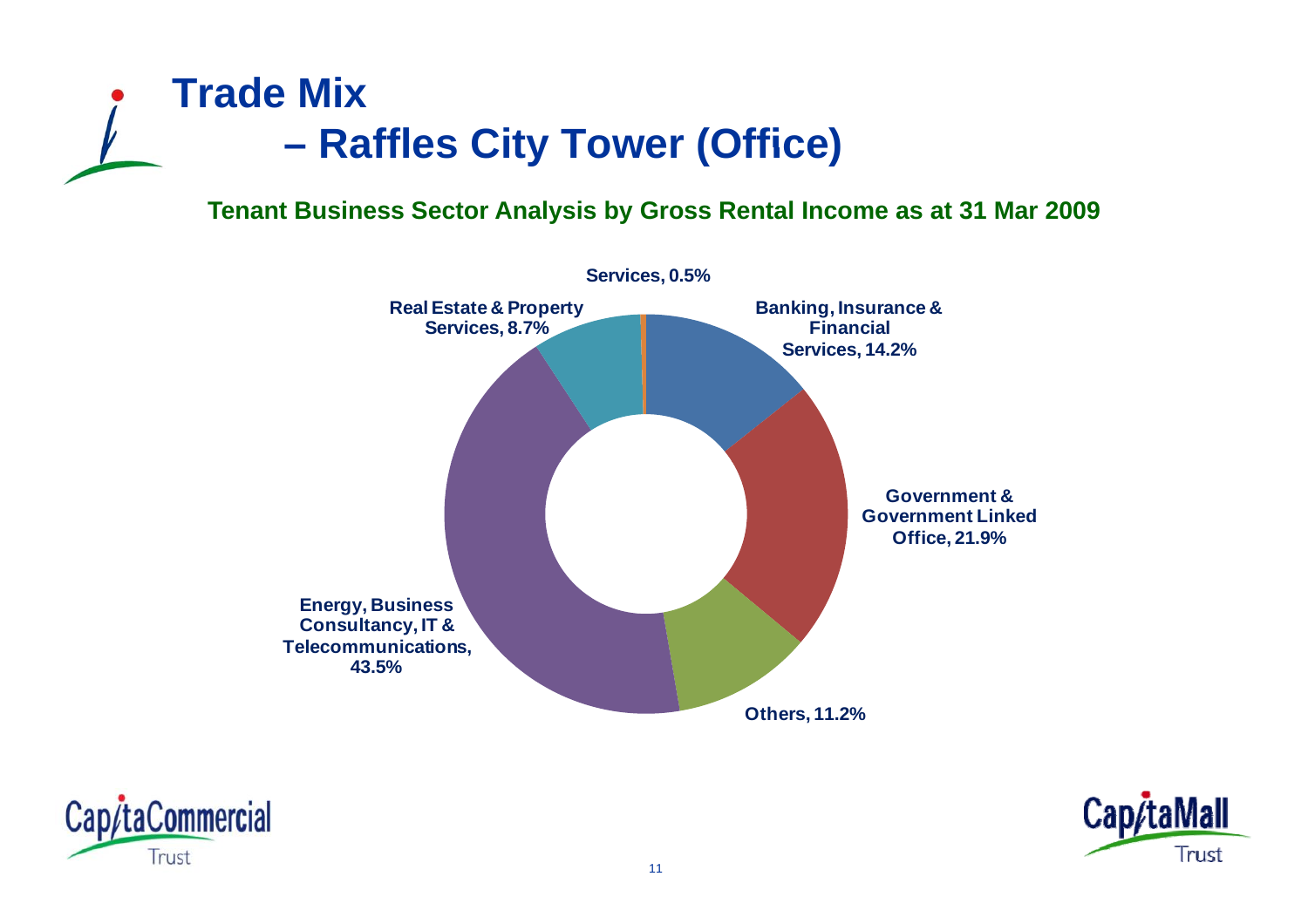## **Trade Mix –Raffles City Shopping Centre**

## **Tenant Business Sector Analysis by Gross Rental Income as at 31 Mar 2009**



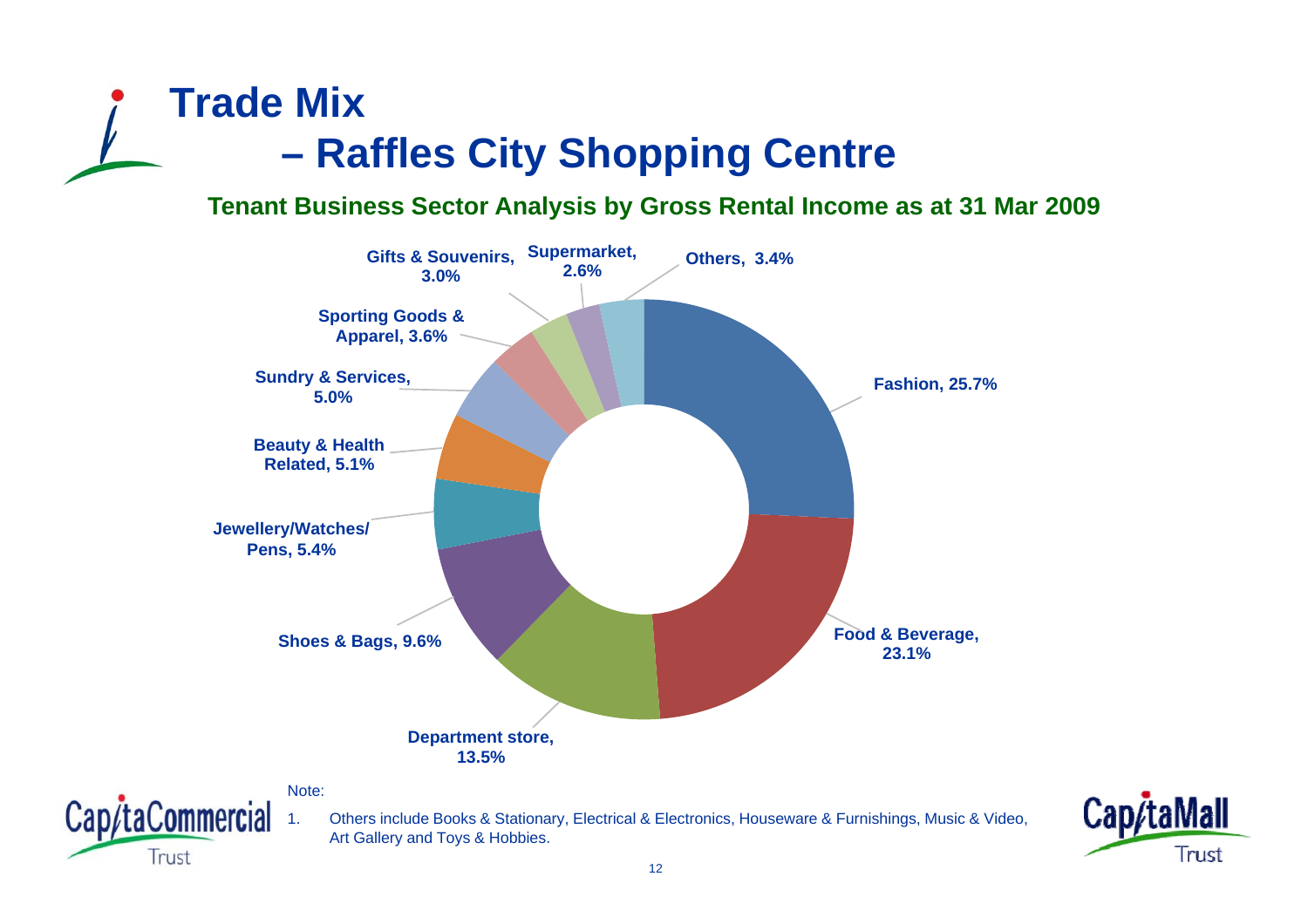





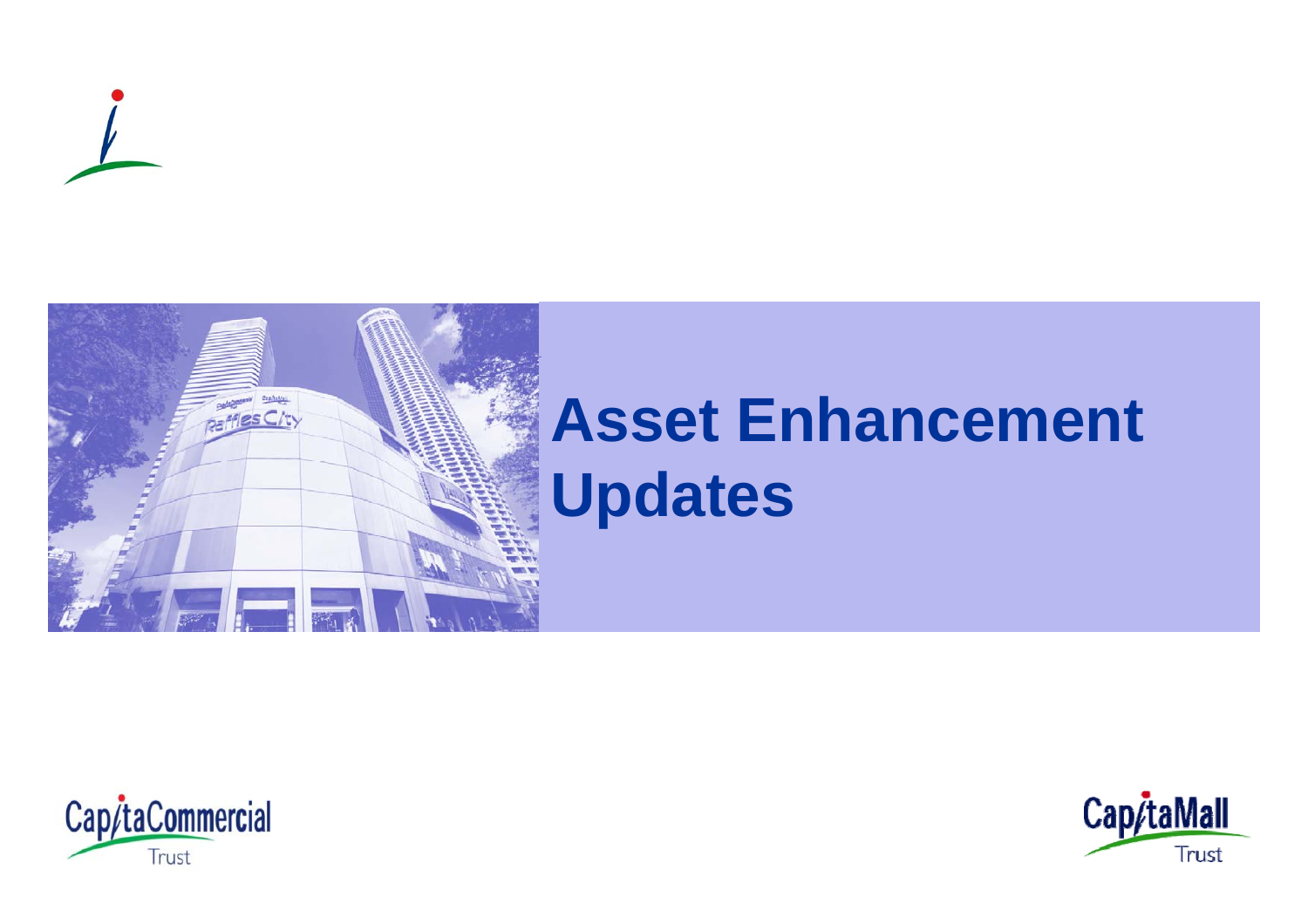## **Raffles City Shopping Centre Update on Completion of Latest AEI**

| <b>Activity</b>                                                                    | <b>Completion Date</b> |  |
|------------------------------------------------------------------------------------|------------------------|--|
| <b>Creation of New Restaurant and</b><br>Outdoor Refreshment Area (ORA) at Level 1 | Dec 2008               |  |
| Creation of New Kiosks at Basement 1                                               | Mar 2009               |  |

Over \$1.1 million Incremental Gross Revenue Per Annum Has Been Achieved



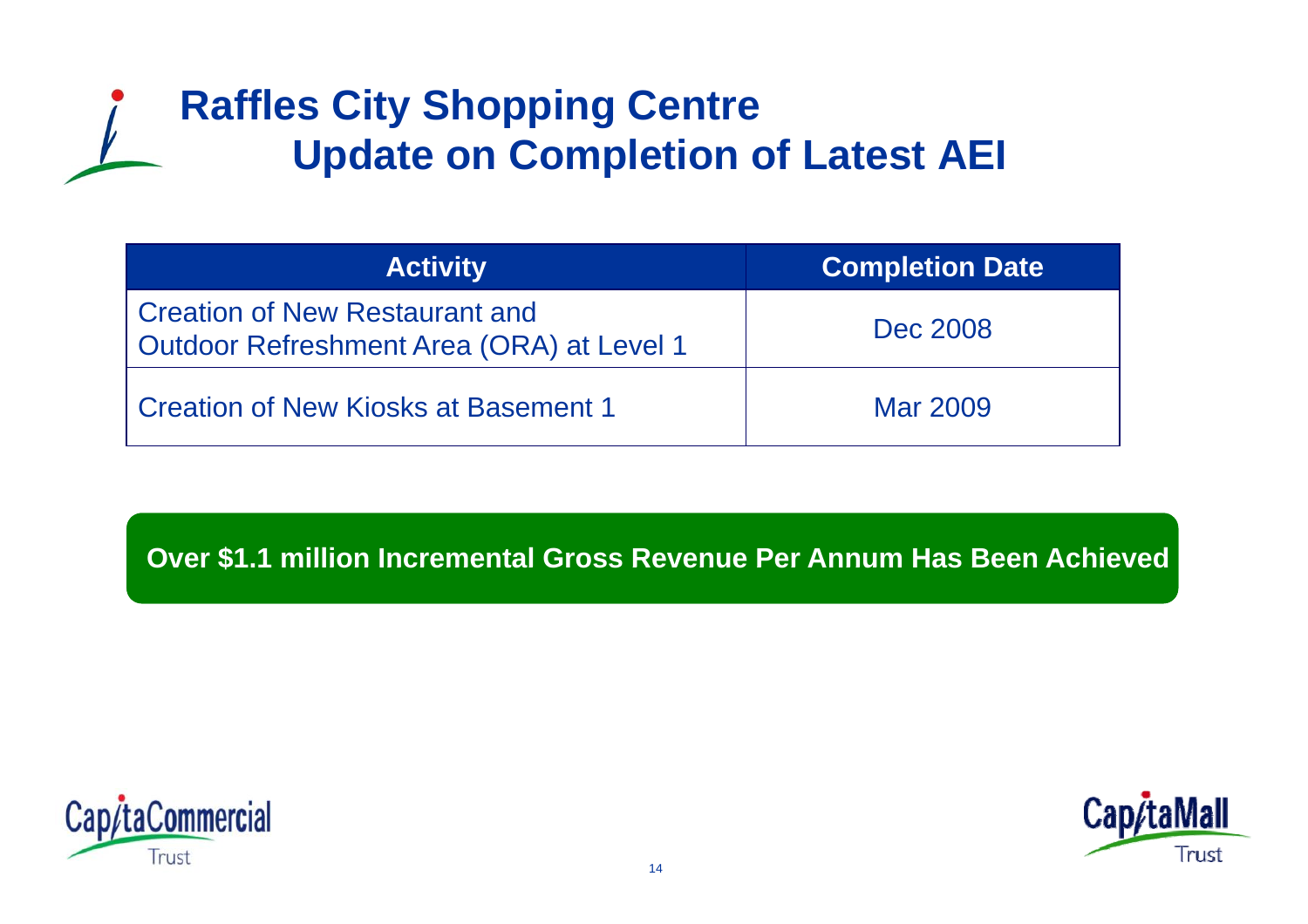## **Creation of New Restaurant and Outdoor Refreshment Area (ORA) at Level 1 Level**



Cap/taCommercial

Trust



**New Restaurant and ORA Restaurant**



**New Restaurant and ORA**

**Extension of existing ORA at MRT entrance** 



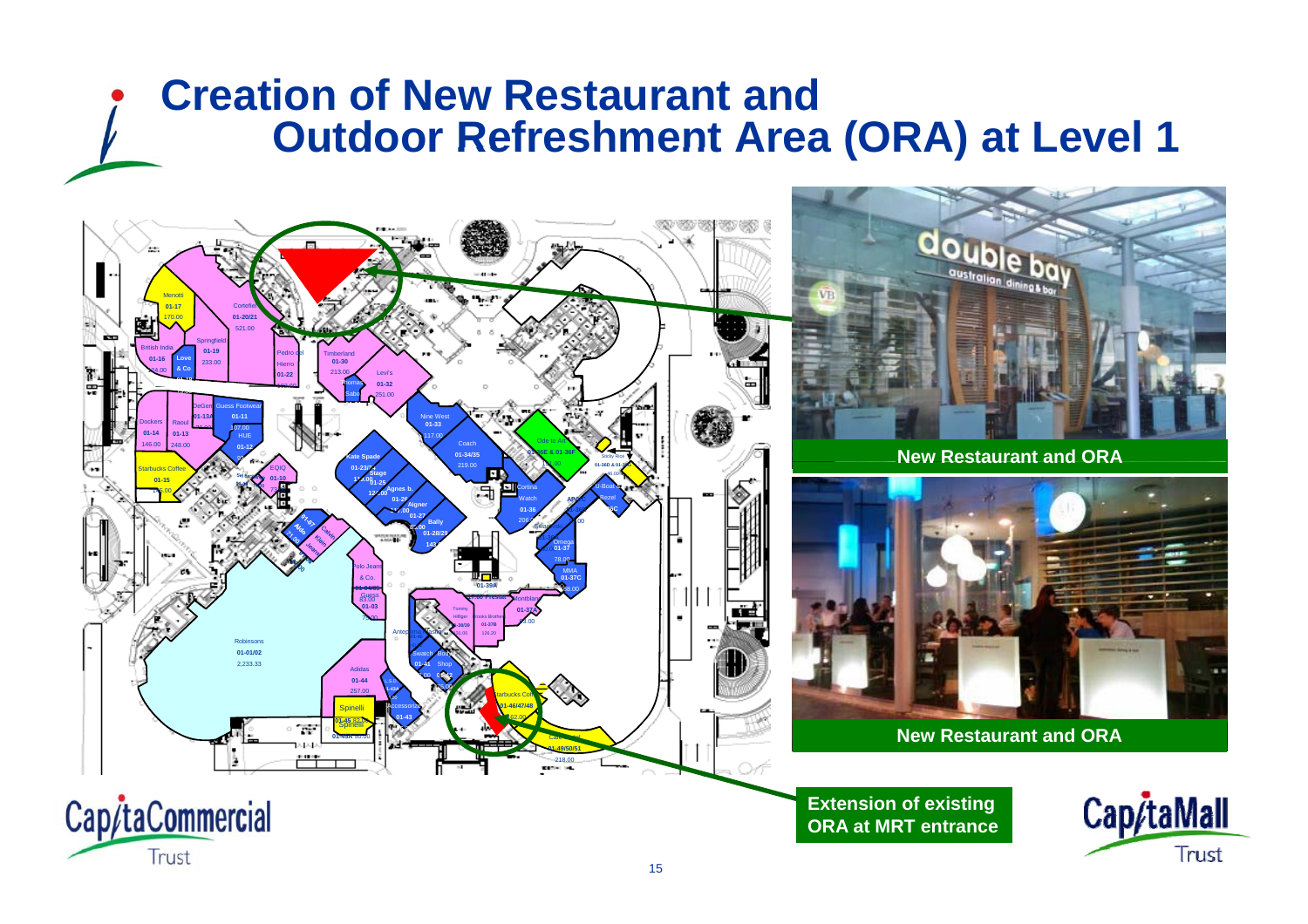





**New Kiosk at Basement 1**



**New Kiosk at Basement 1**